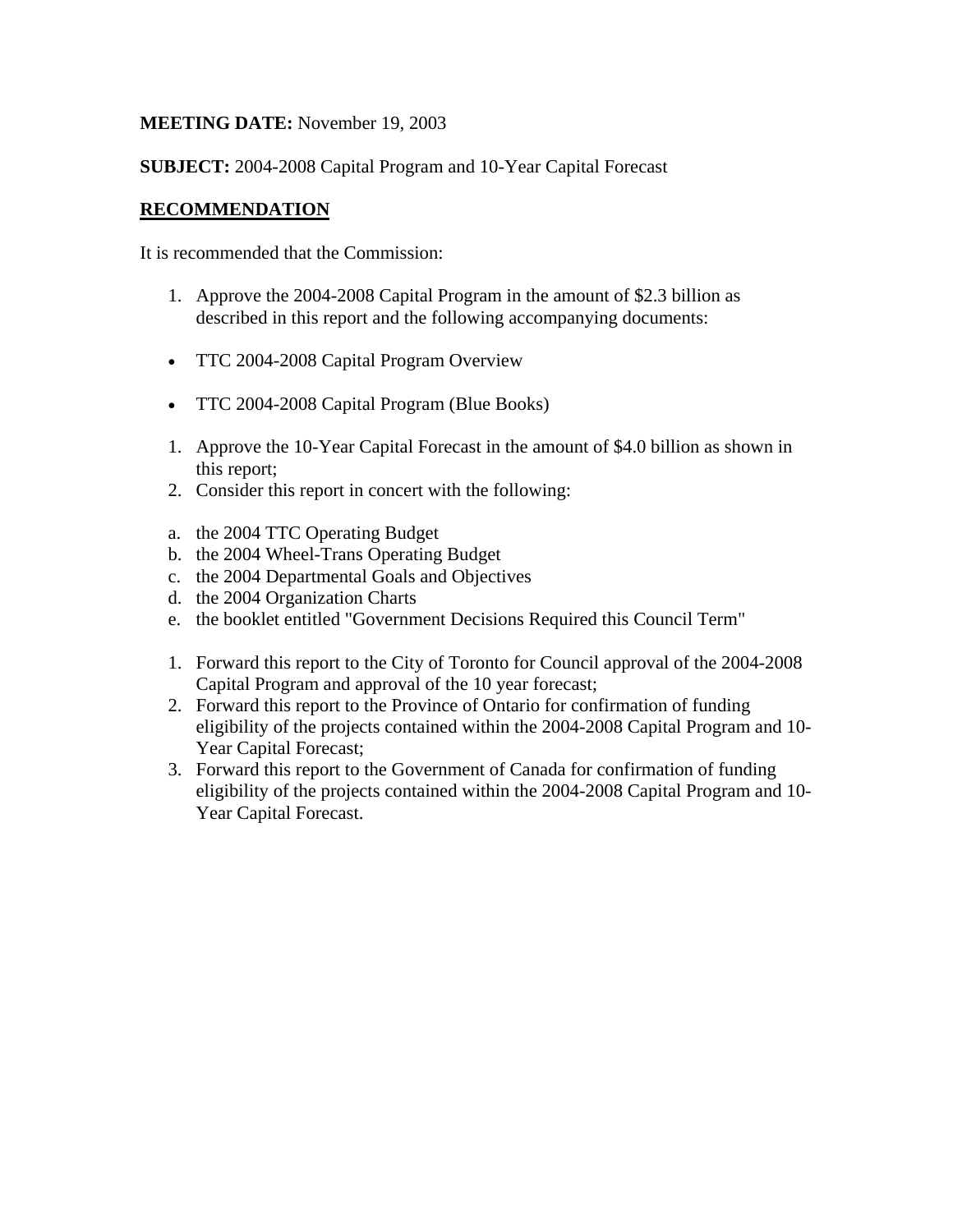### **REPORT OVERVIEW**

The TTC's 2004-2008 Capital Program is described in detail in the following:

- The Commission report that provides a discussion of the major policy issues.
- The accompanying document entitled "TTC 2004-2008 Capital Program Overview", which provides a comprehensive overview of the budget, highlights key changes from last year, and discusses funding issues and the operating impacts of the programs.
- The "Blue Books", which describe every project in detail, including project justifications.

## **BUDGET CONTEXT**

Following is a brief synopsis of two recent periods in TTC history.

#### **1970's and 1980's**

During the 1970's and 1980's the population of the City of Toronto grew by 9%. In those same two decades, TTC ridership grew from 275 million riders in 1970 to almost 465 million – a 70% increase. This represented a significant shift in reliance from the personal automobile to public transit usage.

How did we achieve this? Simply put – continuous investment in transit capacity and expansion. The Yonge Subway Line was extended north, the Bloor/Danforth Line went further east and west and, the Spadina Subway and Scarborough RT Lines were built. In addition, we made a significant investment in revenue vehicles: subway cars (400 cars purchased), streetcars (196 CLRVs and 52 ALRVs), SRT cars (28) and a 70% increase in the size of the bus fleet. We proved for two full decades that predictable long-term funding, fare increases in line with inflation and steady expansion of the system will result in large shifts of commuters from the automobile to public transit.

#### **1990's**

Now let's look at the 1990's. The recession hit. By 1996, City of Toronto employment had fallen by almost 15%. TTC operating subsidies were cut in half in real terms. Fares were increased in real terms by about 50% over the rate of inflation. Large service cuts were made (reducing the bus fleet by 22% and closing two operating garages). As a result, ridership fell to 372 million in 1996 – over 90 million (or 20%) from the late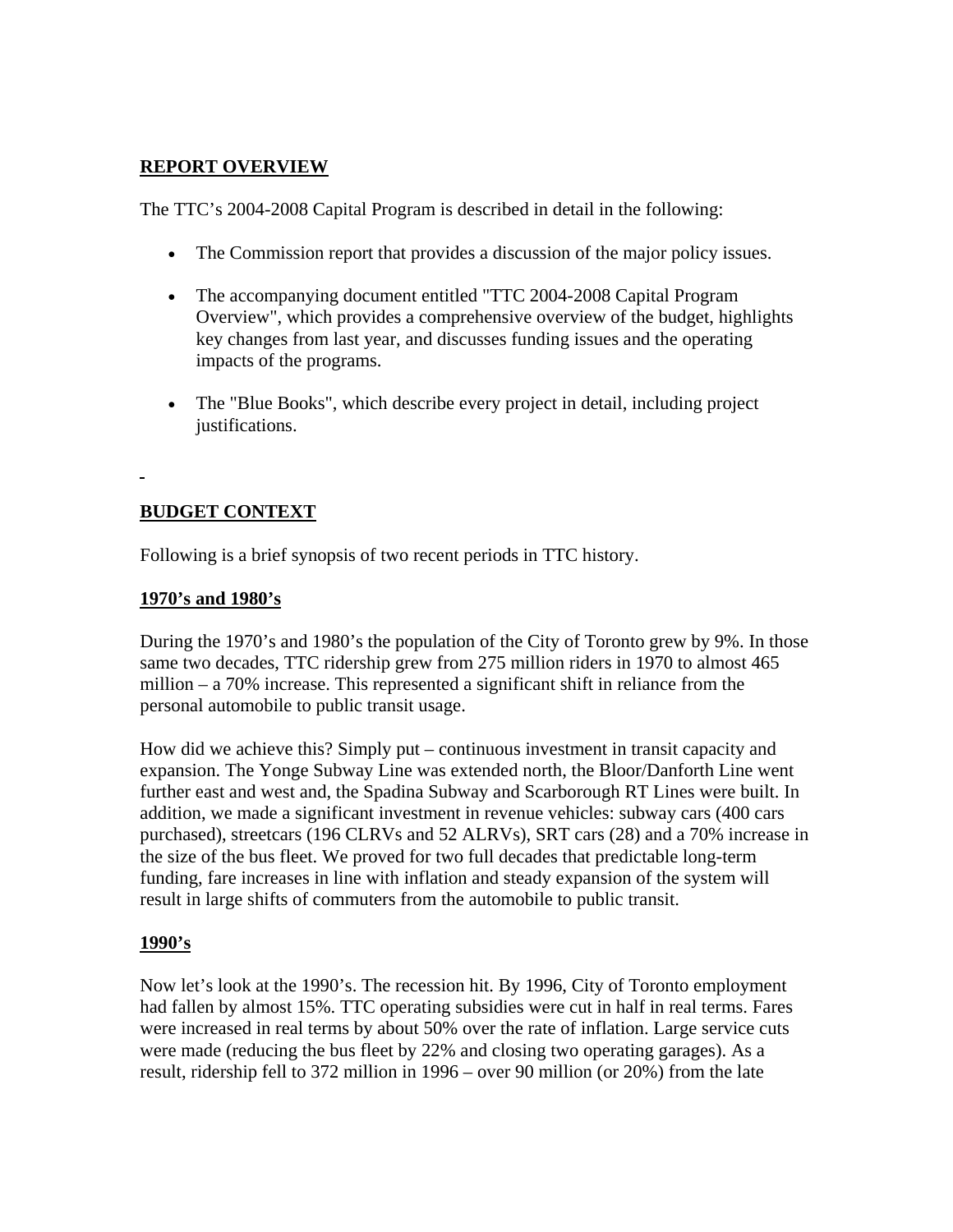1980's highs. This is the classic transit downward spiral. Transit in Toronto was cheaper for governments, however, there was, and continues to be, a lot less of it.

The latter half of the 1990's was somewhat better than the first half. City of Toronto employment had recovered almost to pre-recession levels. However, TTC ridership has recovered less than half of what was lost. For the decade, City of Toronto population grew by 9%, yet TTC ridership was down by 11%. A significant contrast to the 1970's and 1980's.

Since the terrorist attacks on September 11, 2001, the TTC has had to deal with a very uncertain operating environment where many non-controllable events have impacted ridership. Labour strikes in 2002 (OPSEU, CUPE) and the SARS outbreak and hydro blackout in 2003 all had an immediate effect on ridership, but, will also continue to have some degree of impact on ridership in 2004. 2003 ridership is currently projected at about 404 million rides and the 2004 budget is projected at 410 million rides. Additional details on ridership are available in the 2004 Operating Budget report.

#### **THE FUTURE**

What does the future hold for the TTC? The City of Toronto's New Official Plan calls for an 18% growth in City of Toronto population by 2031, but virtually no new arterial road capacity is planned during this time. How will this happen? The TTC has a three-pronged plan to address this. It includes:

- 1. State-of-Good-Repair Budget
- 2. Ridership Growth Strategy
- 3. Subway Expansion Plan

Each of these components is discussed below.

#### (1) State-of-Good-Repair Budget

The State of Good Repair Budget as outlined in the 2004-2008 Capital Program and 10 Year Forecast is a planned approach to the reinvestment and rehabilitation of physical plant (the original Yonge-Subway will be 50 years old next year), as well as the replacement of revenue vehicles (rail cars have a useful life of 30 years, while buses have a useful life of 18 years). In addition, it is important to remember that the price of transit vehicles has increased significantly faster than the normal rate of inflation. For example, an H2 subway car cost about \$165,000 in 1971. Assuming a normal rate of inflation, a subway car could cost about \$800,000 in today's dollars. The recently completed order for T1 subway cars cost in excess of \$2 million each. Approximately \$4.0 billion in investment will be needed over the next 10 years for the base capital program as shown in Table 1.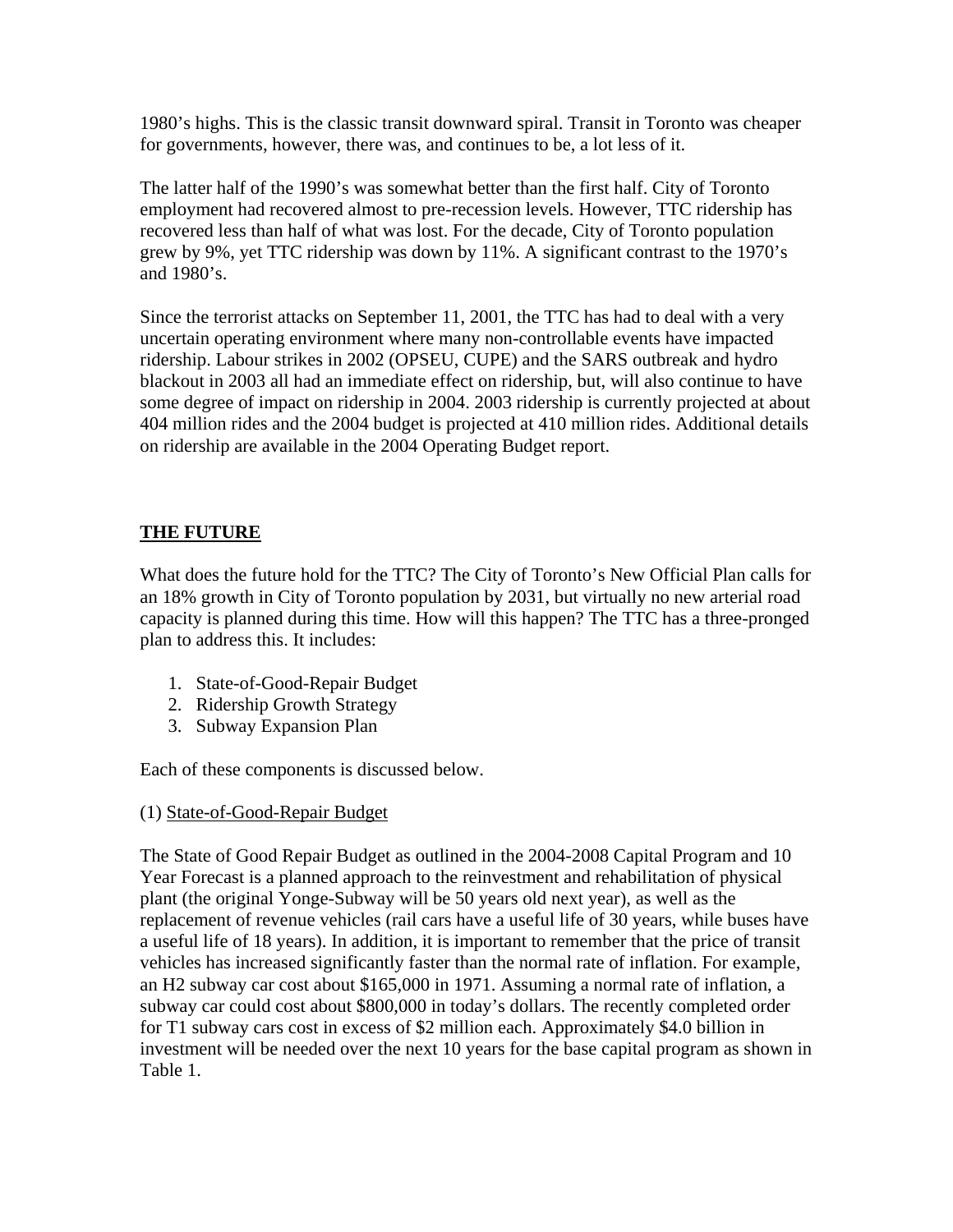# **TABLE 1**

|                       | 2004 | 2005 | 2006 | 2007 | 2008 | 2009 | 2010 | 2011 | 2012 | 2013 | 2004-<br>2013 |
|-----------------------|------|------|------|------|------|------|------|------|------|------|---------------|
| <b>Infrastructure</b> | 223  | 222  | 203  | 180  | 146  | 135  | 140  | 155  | 145  | 162  | 1,711         |
| <b>Vehicles</b>       | 115  | 220  | 335  | 308  | 358  | 339  | 346  | 94   | 81   | 89   | 2,285         |
| <b>TOTAL</b>          | 338  | 442  | 538  | 489  | 503  | 473  | 485  | 249  | 227  | 252  | 3,996         |

# **(\$MILLIONS)**

Figure 1 shows the expenditure profile for the Commission's State-of-Good-Repair program from 1991-2013.

# **Figure 1**

## **EXPENDITURE PROFILE**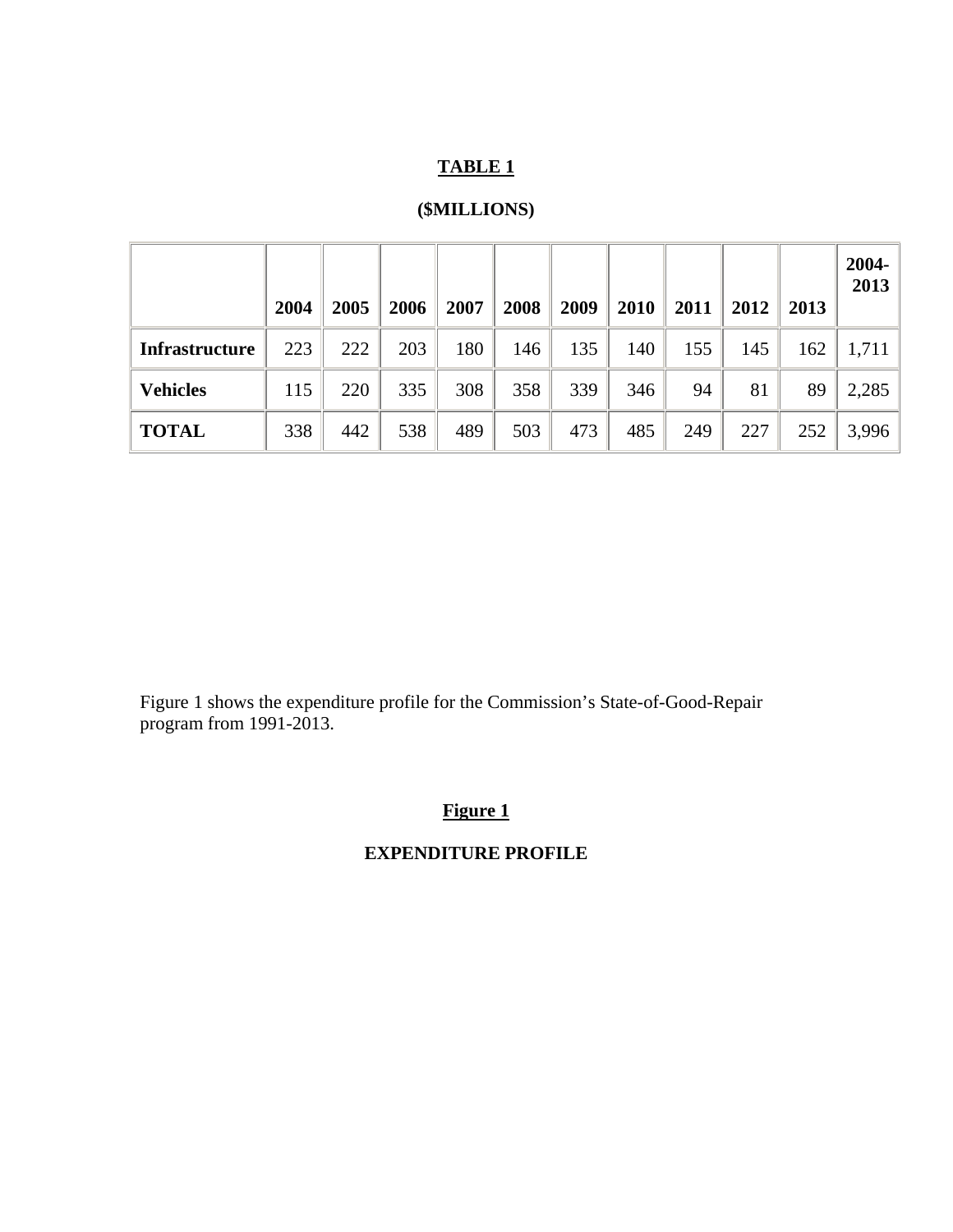

#### **1991 TO 2013**

Expenditures for the next decade continue to be dominated by (i) the need to replace aging buses and subway cars, (ii) the need to rebuild and purchase additional streetcars and undertake almost \$300 million in streetcar track rehabilitation, (iii) major structural rehabilitation of the Commission bridges, tunnels, buildings and structures, (iv) the need to expand the SRT fleet to accommodate increasing demand, and (v) the need to modernize the Commission IT assets. In addition, major projects such as the upgrade of fire ventilation equipment  $(\$160 +$  million over the next 10 years) also need to be undertaken.

The \$4.0 billion required over the next 10 years provides for no subway/SRT/streetcar rail system expansion – it is largely a status quo budget. The State-of-Good Repair Capital Program does not include any provision for the Ridership Growth Strategy or Subway Expansion Plan approved by the Commission. These items are discussed in the following sections and will only proceed when funding commitments are secured from senior levels of government.

#### (2) Ridership Growth Strategy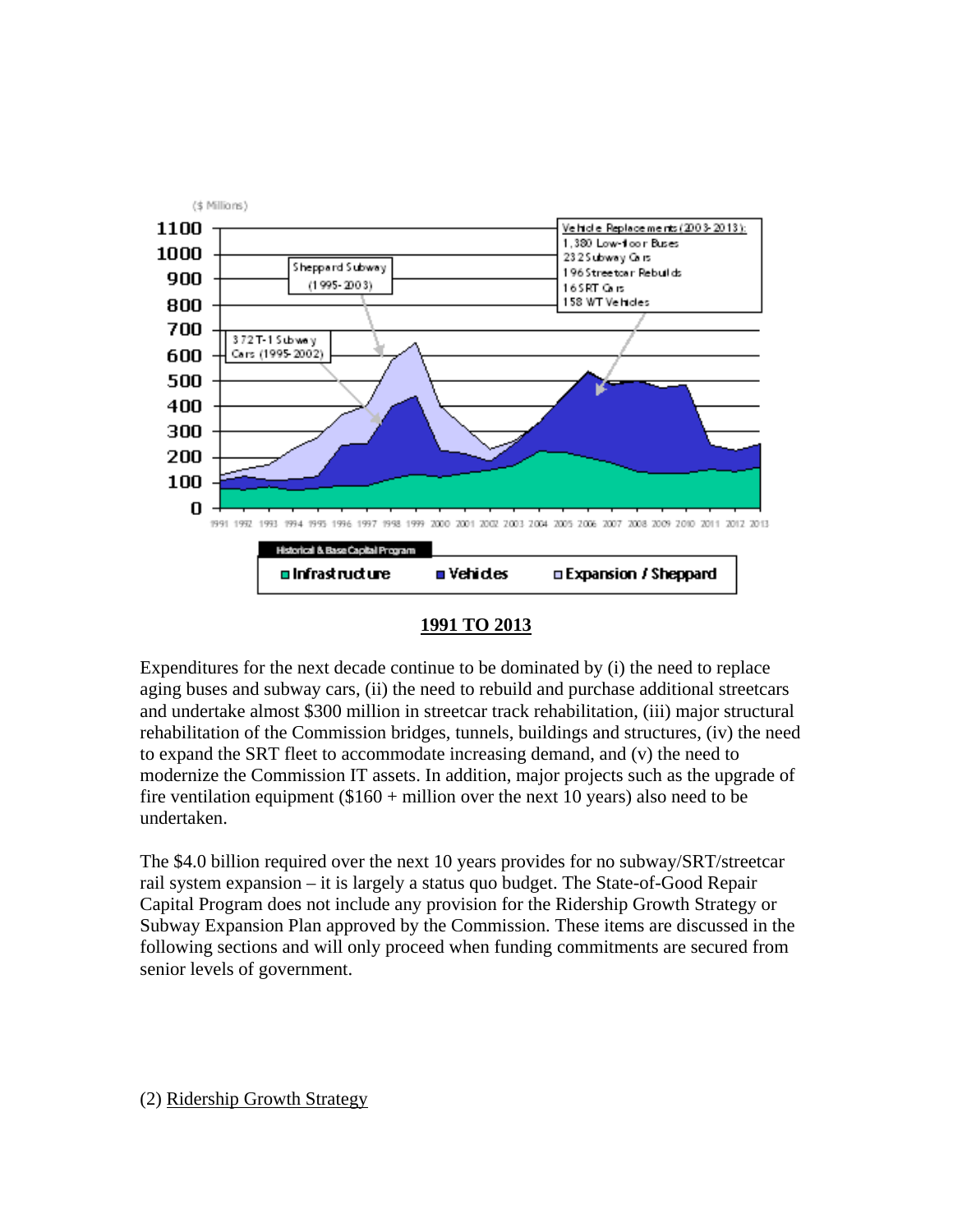The Ridership Growth Strategy was approved by the Commission on March 19, 2003. It was prepared in response to efforts to increase ridership and to address anticipated population growth in the city over the next decade. The strategy supports The City of Toronto's Official Plan and details the most cost-effective ways of increasing transit ridership in the City, building on the existing transit system and operations. The strategy recommended a three-phased approach to investing in ridership growth that included both service improvements and fare incentives and was based on the principle that the recommendations were only to be implemented when current system funding requirements were satisfied and the system was maintained in a state of good repair.

The Ridership Growth Strategy provides a long-term staged program of investing in existing transit services and includes increased bus service, more transit priorities, SRT capacity improvements, streetcar lines rights-of-way and, construction of low cost bus rapid transit. This strategy will require a capital investment of about \$640 million (\$504 million over the next 10 years), over and above the TTC's base capital needs, and a corresponding \$80 million in on-going annual operating costs. These initiatives are designed to improve existing services and will add upwards of 45 to 50 million new riders per year.

#### (3) Subway Expansion Plan

At its meeting of April 9, 2003, the Commission adopted a Subway Expansion Plan. This plan represents the next phase of investment beyond the Ridershp Growth Strategy initiatives. An investment in subway construction represents a long-term commitment to city-building and permanent high-quality transit services.

The Subway Expansion Plan confirmed the Commission's top priorities for future subway expansion as follows:

- a. the Spadina Subway from Downsview Station to York University and Steeles Avenue. This project would commence in 2006 with implementation anticipated to take 7 years at an estimated cost of \$1.4 billion.
- b. The Sheppard Subway from Don Mills Station to Scarborough City Centre. This project would commence in 2011 with implementation anticipated to take 9 years at an estimated cost of \$2.3 billion.

While these projects are largely proceeding one after another (there is some overlap as Spadina nears completion and Sheppard work ramps up), the timing and order of construction may require adjustment. These two projects will require approximately \$1.9 billion in capital investment during the next 10 years – over and above the TTC's base capital needs.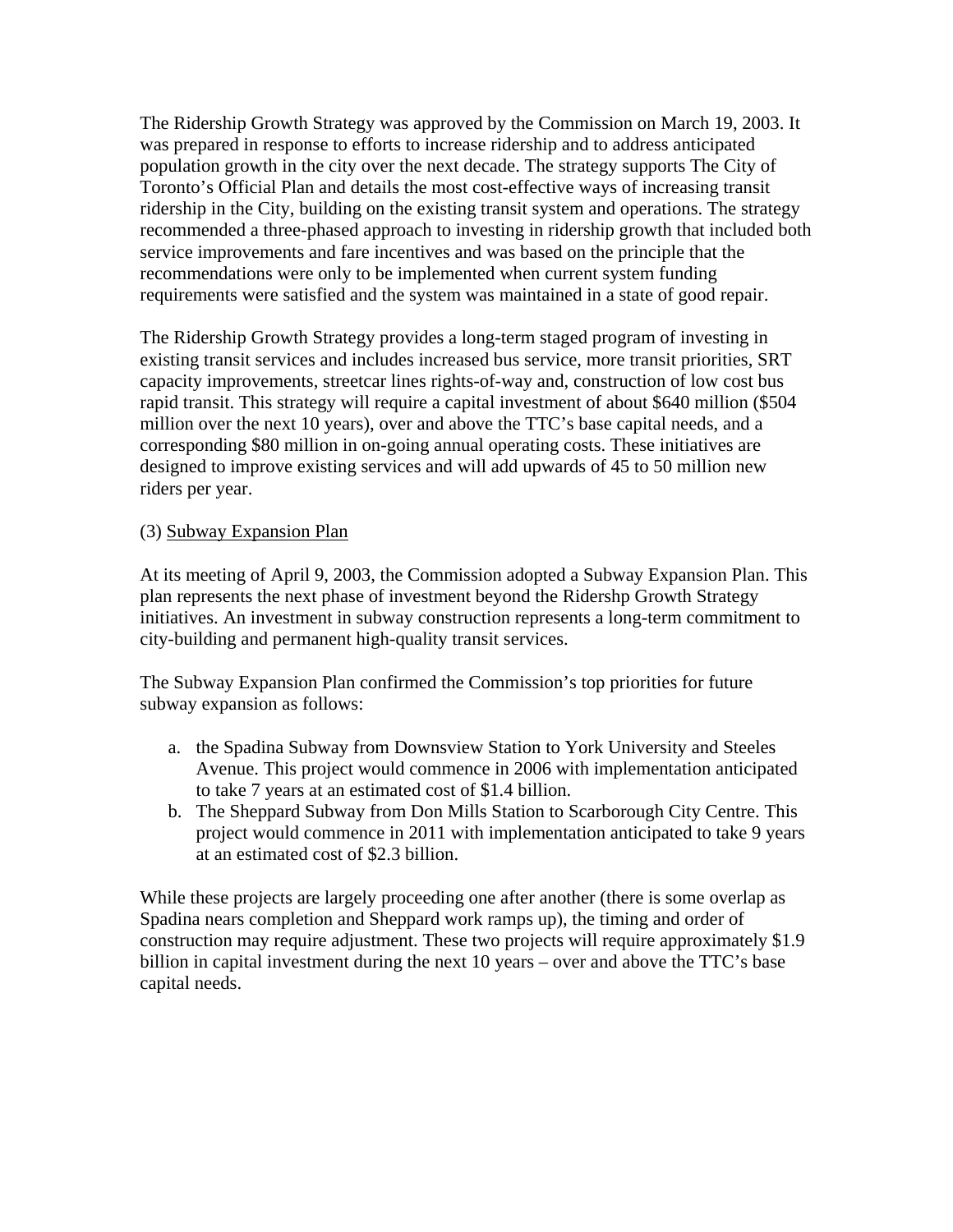In addition to the Base Capital Program (State-of-Good-Repair Budget), the Ridership Growth Strategy and the Subway Expansion Plan, at least two other "below the line" projects are identified in Table 2. Specifically, accessibility improvements to install elevators at 41 additional subway locations are identified under Easier Access Phase III at a cost of \$230 million (\$119 million in the next 10 years). (As well, about \$1 million has been included to implement remote metering systems to allow for improved monitoring of hydro consumption with a view to realizing hydro cost savings.) Finally, \$79 million has been identified as part of the Toronto Waterfront Revitalization Corporation (TWRC) initiatives which would provide for the installation of a new platform at Union Station. Conceptual design has commenced on this project and all costs are to be covered by TWRC which is funded by all three levels of government.

#### **Table 2**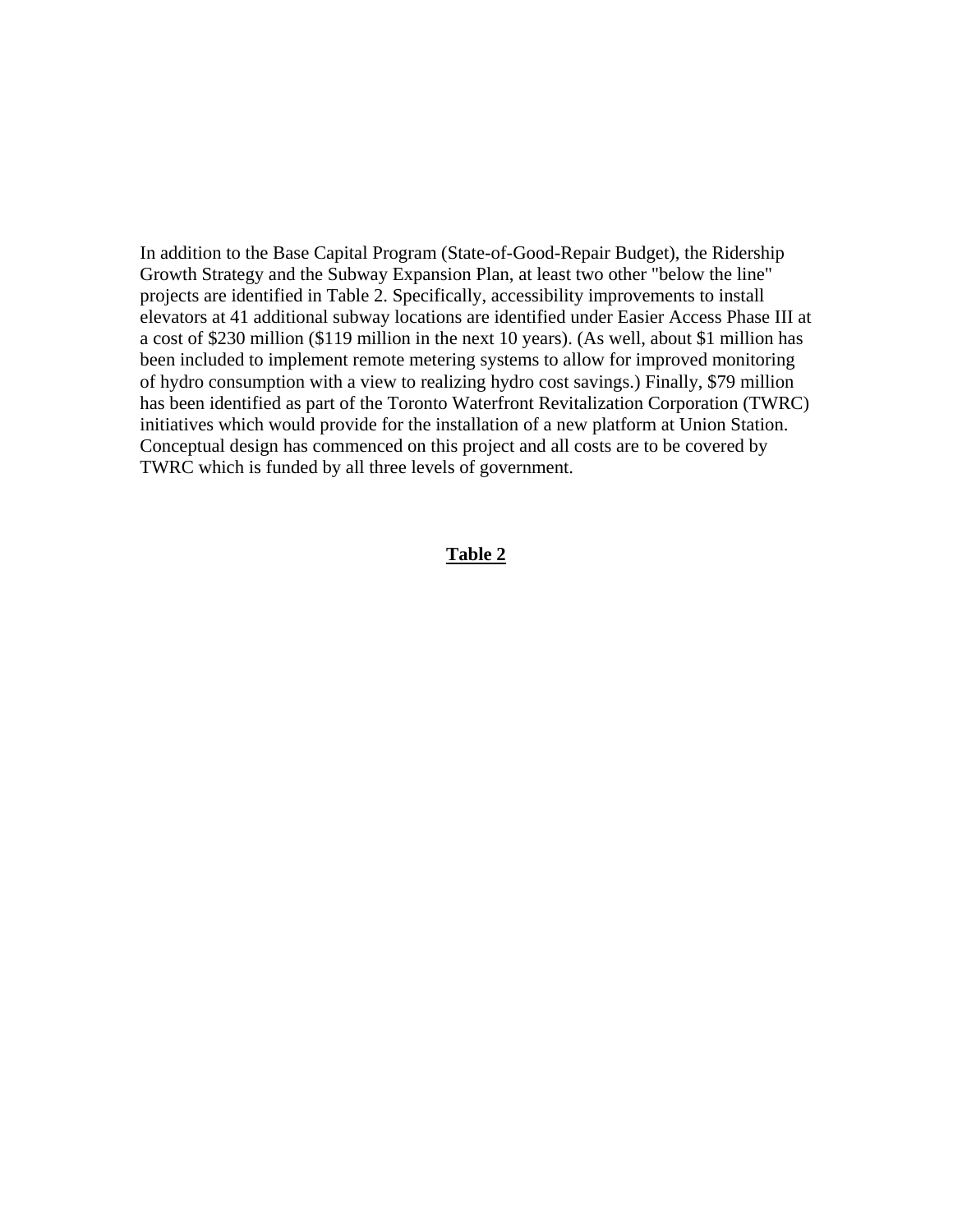# Base Capital Program + Expansion 2004 TO 2013

| Category (\$ millions)                        | 2004 | 2005 | 2008 | 2007 | 2008 | 2004 TO<br>2008 | 2004 TO<br>2013 |
|-----------------------------------------------|------|------|------|------|------|-----------------|-----------------|
| Base Capital Program                          | 338  | 442  | 538  | 489  | 503  | 2,310           | 3,996           |
| Other Recommended - Pending Punding Approval: |      |      |      |      |      |                 |                 |
| Rklership Growth Strategy                     |      | 13   | 91   | 65   | 48   | 218             | 504             |
| Stoway Expansibli - Spadha & the ri Sheppard  |      |      | 13   | 66   | 187  | 266             | 1,882           |
| Accessibility, Other                          |      | з    | 9    | 13   | 15   | 40              | 120             |
| Waterhort littatues (TWRC) - Urbi Station     | з    | 8    | 18   | 19   | 19   | 67              | 79              |
| Total - All Projects                          | 342  | 465  | 669  | 652  | 773  | 2,900           | 6,581           |

In total, these additional programs, for which funding is not yet available, would require an investment of a further \$2.6 billion over the next 10 years – on top of the Commission's base capital program requirement of \$4.0 billion during the same time frame. The expenditure profile for these investments is shown in Figure 2 below.

**Figure 2**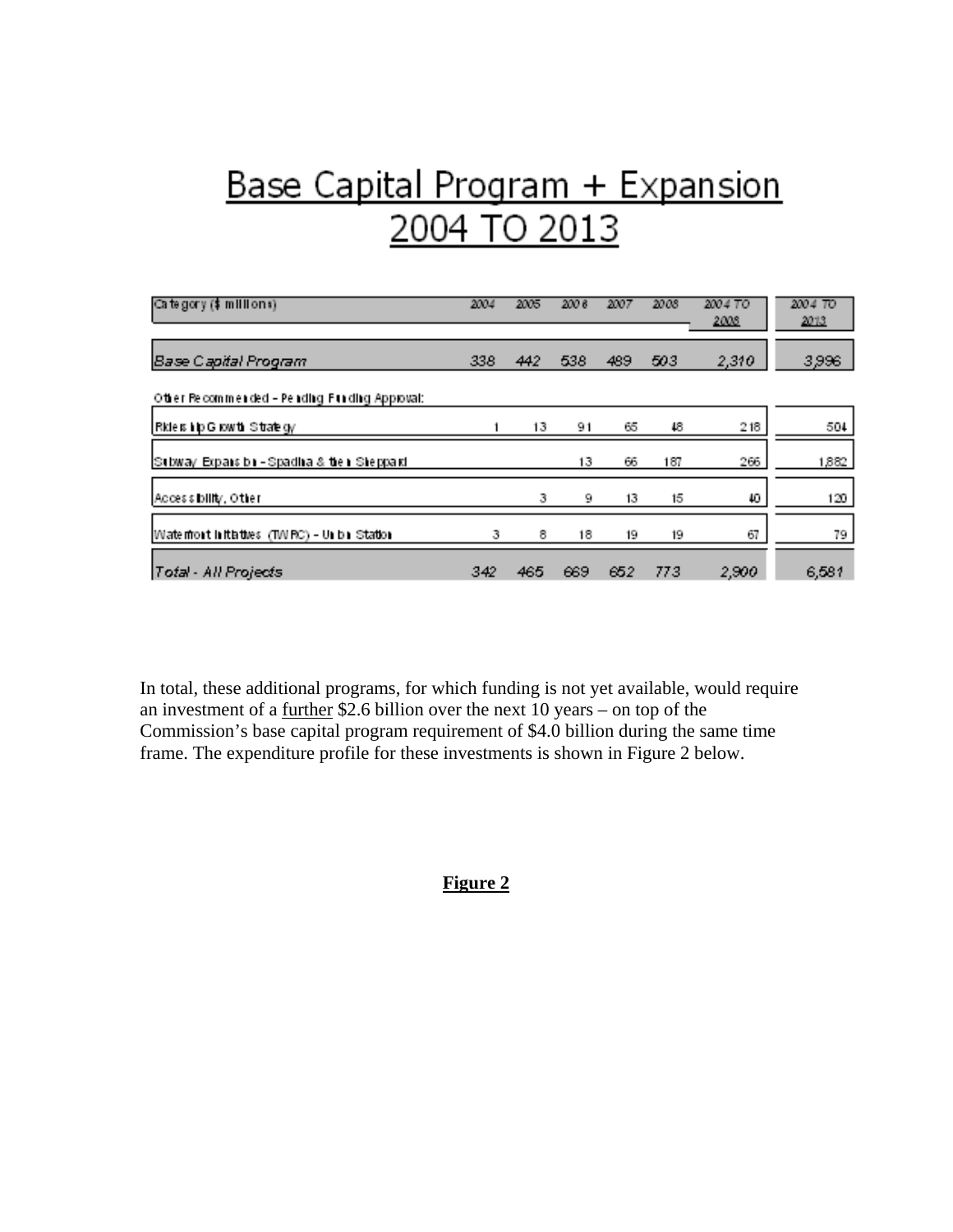

#### **BUDGET PRIORITIES**

The Commission's capital budget priorities remain:

- 1. State-of-Good-Repair and Safety
- 2. Legislative
- 3. Capacity Enhancement
- 4. Improvement
- 5. Expansion

Table 3 below provides dollars and a pie chart of budgeted expenditures for the base program over the next five years.

#### **TABLE 3**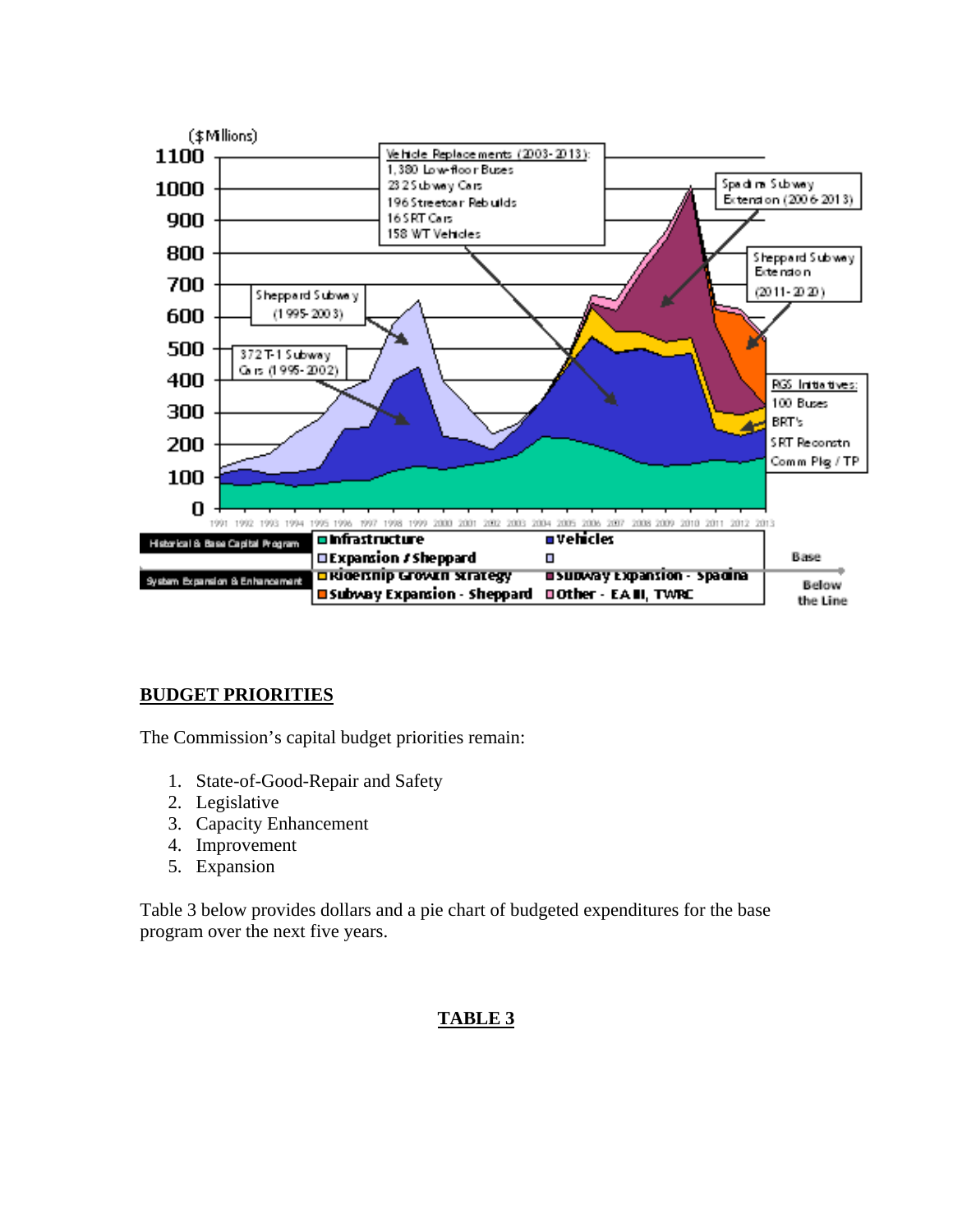# **BASE CAPITAL PROGRAM** Five Year Envelope By Major Category  $$$  millions)

|                   | 04C   |     |                  |
|-------------------|-------|-----|------------------|
| <b>SOGRS</b>      | 1,991 | 87% | LEGIS<br>$2\%$   |
| Legislative       | 55    | 2%  | CAP<br>SOGRS     |
| Capacity Enhance. | 132   | 6%  | ENH<br>87%<br>6% |
| Improvement       | 121   | 5%  | MPROV            |
| Sheppard          | 11    | 0%  | 5%               |
|                   |       |     | SHEPP            |
| Total             | 2,310 |     | ۵X               |

As can be seen, almost 90% of the capital budget for the next five years is committed to State-of-Good-Repair/Safety projects.

In establishing these budgets, a life-cycle approach is used. Detailed system inventories of each class of capital asset are kept. Budgets are set to replace or rehabilitate assets based on condition assessments, engineering standards, legislative requirements or safety/environmental implications. Five and ten-year programs are developed: all designed to keep the estimated \$9 billion in TTC Capital assets in proper working order. The companion report entitled "TTC 2004-2008 Capital Program Overview" and the Capital Program "Blue Books" describe each project in detail.

#### **BUDGET COMPARISON**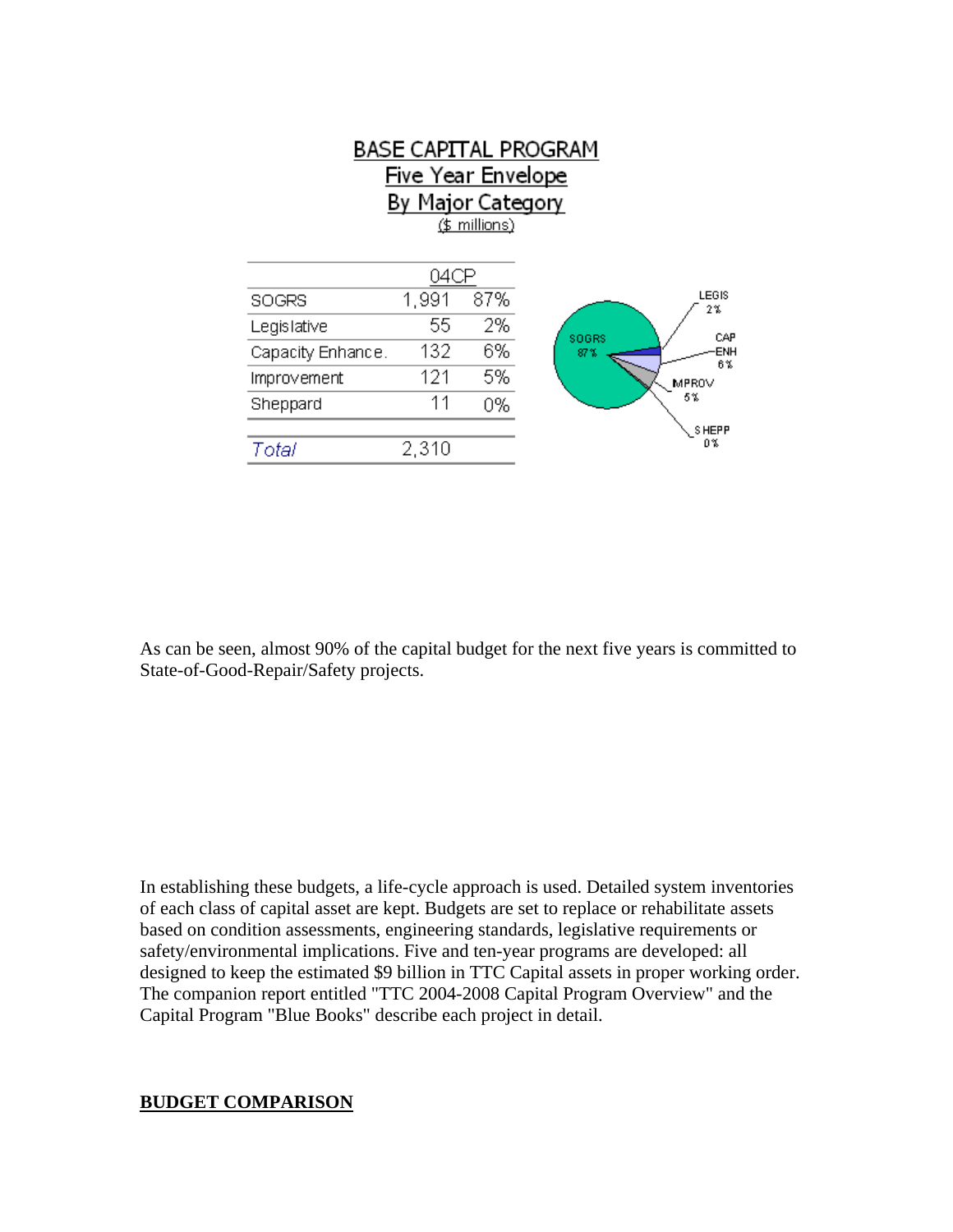In looking at the Commission's Base Capital Program, it is important to note that it is in large measure a "status quo" budget. Tables 4 and 5 illustrate this.

#### TABLE 4

#### (\$ Millions)

|                      |      |      |      |      |      | 2003- |
|----------------------|------|------|------|------|------|-------|
|                      | 2003 | 2004 | 2005 | 2006 | 2007 | 2007  |
| Approved             | 320  | 332  | 385  | 454  | 475  | 1,966 |
| Proposed             | 265  | 338  | 442  | 538  | 489  | 2,072 |
| Change               | (55) | 6    | 57   | 84   | 14   | 106   |
| Greener Bus Fleet    |      |      |      | 27   | 25   | 52    |
| <b>Other Changes</b> | (55) | 6    | 57   | 57   | (11) | 54    |

Expenditures over the 5 year period from 2003 to 2007 are estimated to increase by \$106 million compared to last year's program. However, almost half of this increase is attributable to the addition of a diesel-hybrid premium on the next order of buses for delivery commencing in 2006. In addition, new requirements such as the Reserved Lanes on St. Clair and the Environmental Assessment – Spadina Subway Extension have added a further \$10 million. The remainder of the change represents about a 2% increase (\$44 million) on the balance of the program. Much of this increase relates to a reassessment of needs and priorities, and is based on more current information on costs and condition assessments for programs including Streetcars, Buses, Bus Garages and Fire Ventilation Upgrades, as well as cost increases based on refined estimates or scope for safety critical requirements. 2004 costs are \$6 million higher, predominantly as a result of slippage from 2003.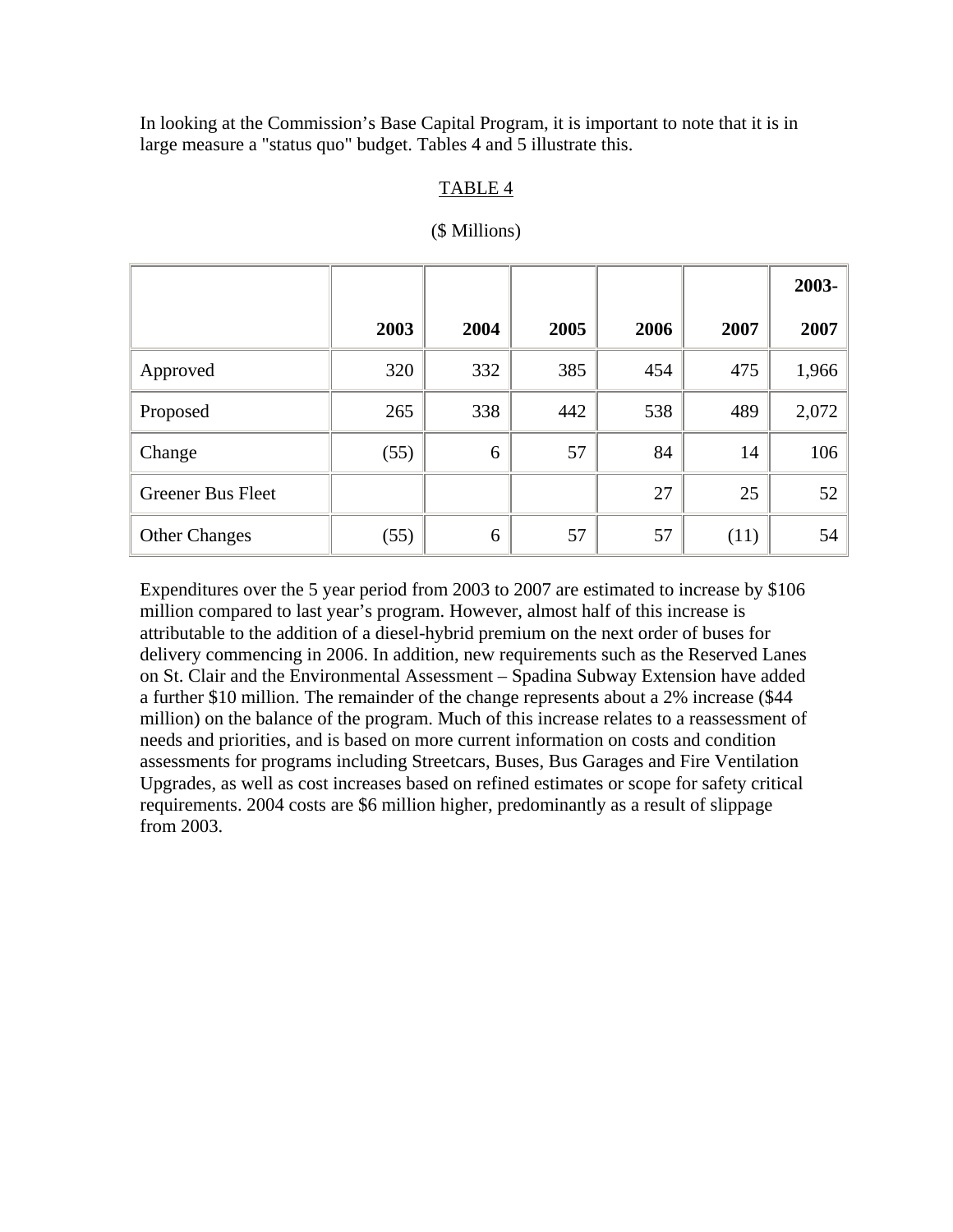Table 5 highlights the specific cash flows for the period 2008 to 2012 and the totals for the 10-year period 2003 to 2012.

#### TABLE 5

#### (\$ Millions)

|                             |      | 2009 | 2010 | 2011 | 2012 | 2008-<br>2012 | 2003-<br>2012 |
|-----------------------------|------|------|------|------|------|---------------|---------------|
|                             | 2008 |      |      |      |      |               |               |
| Approved                    | 469  | 458  | 454  | 231  | 192  | 1,805         | 3,771         |
| Proposed                    | 503  | 473  | 485  | 249  | 227  | 1,938         | 4,010         |
| Change                      | 34   | 15   | 31   | 18   | 35   | 133           | 239           |
| <b>Greener Bus</b><br>Fleet | 16   | 16   | 16   | 7    |      | 55            | 107           |
| <b>Other Changes</b>        | 18   | (1)  | 15   | 11   | 35   | 78            | 132           |

As can be seen from the table, capital expenditures over the 10-year period 2003-2012 are increasing by \$239 million. Over half of this increase relates to "greening" of the bus fleet through the inclusion of a hybrid bus premium (\$107 million) and the bus overhaul program (\$17 million). The balance represents an increase of about 3% on the existing program and includes: catching up on a back-log of roofing and on-grade paving, facility modifications, claims resolutions on Sheppard Subway, re-signalling of the Yonge Subway south of Bloor, and reserved streetcar lanes on St. Clair Avenue. Details of the specific changes are contained in the 2004-2008 Capital Program Overview.

#### **FUNDING ISSUES**

Capital funding available from government funding partners is of paramount importance in any transit capital budget. Transit capital budgets throughout the world are largely dependent upon direct capital funding from government. The TTC is no exception. It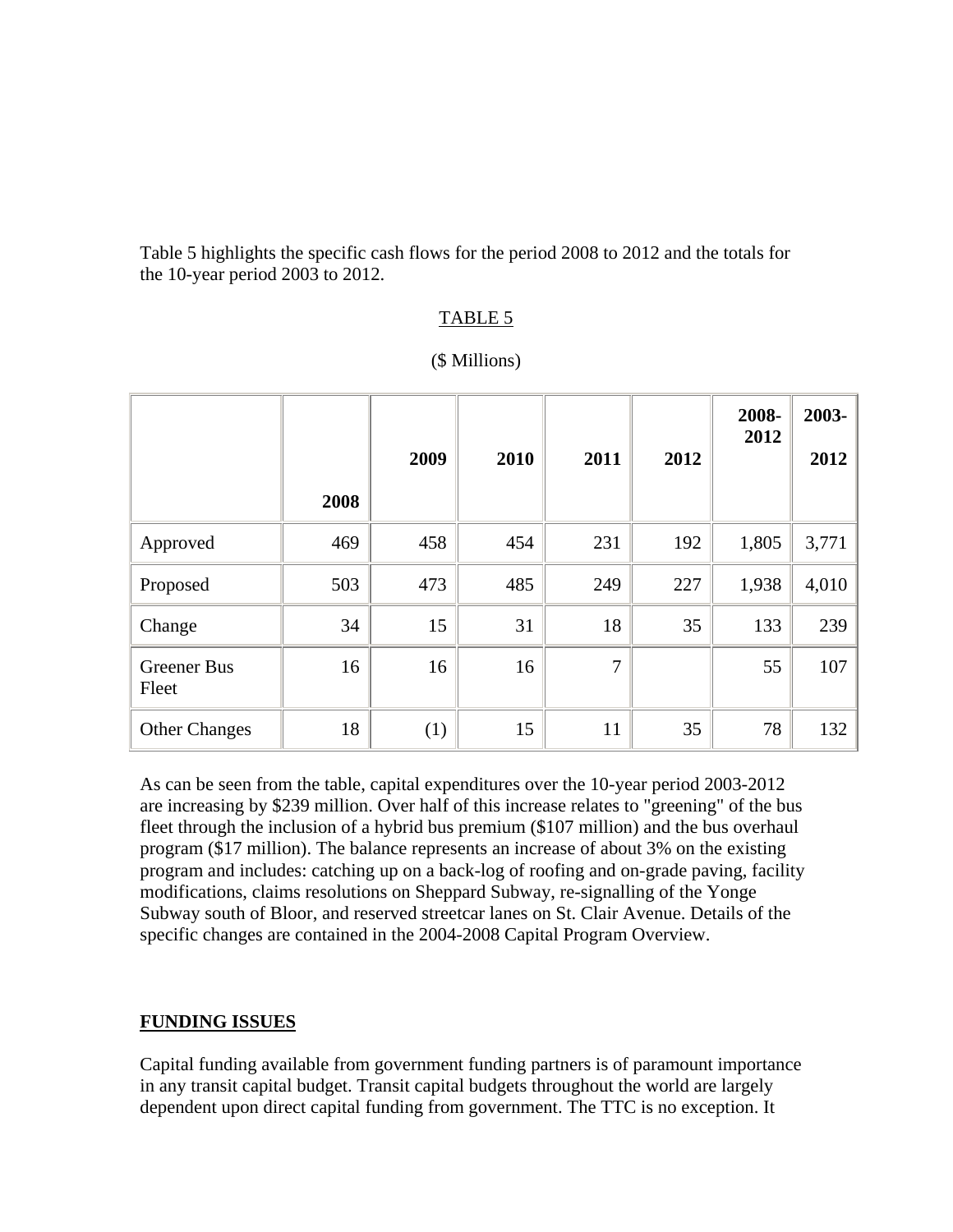requires significant investment in transit infrastructure including vehicles that must be addressed through a predictable and sustained stream of funding year after year. This section describes possible funding sources for the TTC Capital Program.

#### City Funding

The City of Toronto is responsible for funding 100% of the TTC's Capital Program. Historically, Provincial funding has reduced the City's contribution by as much as 75%; however, in recent years, limited funding has been available from the Provincial government. In addition, the TTC's depreciation charges form a nominal source of funding toward the Capital Program. Net City funding is financed as best determined by the City, most often through the issuance of long term debt instruments.

Several Provincial and Federal announcements have been made in recent months and funding programs are in various stages of being rolled out. The specific nature, level and duration of this transit funding support has yet to be confirmed. This funding, will, by virtue of the municipal act, flow through the City for TTC Capital needs.

Provincial, Federal and TTC Funding are discussed in the following sections.

#### Provincial Funding

Historically, the Province paid for up to 75% of net capital expenditures based on detailed eligibility criteria. On October 4, 1996, the TTC, Metro and the Province executed Capital Subsidy Agreements under which the Province agreed to pay \$511 million towards the construction of the new Sheppard Subway and \$915 million towards the TTC's State-of-Good-Repair Budget covering the period January 1, 1996 to December 31, 2000. Projects committed to at that time continued to receive 75% funding and new projects received the reduced 50% provincial subsidy.

On September 27, 2001, then Premier Mike Harris announced the Province would resume capital funding for transit projects, both for State-of-Good-Repair and expansion projects. The Ontario Transit Renewal Program will provide \$1.1 billion over the next 10 years towards the state-of-good-repair portion of the budget. Cost sharing of certain interregional or advanced transit technology projects is to be provided through the Golden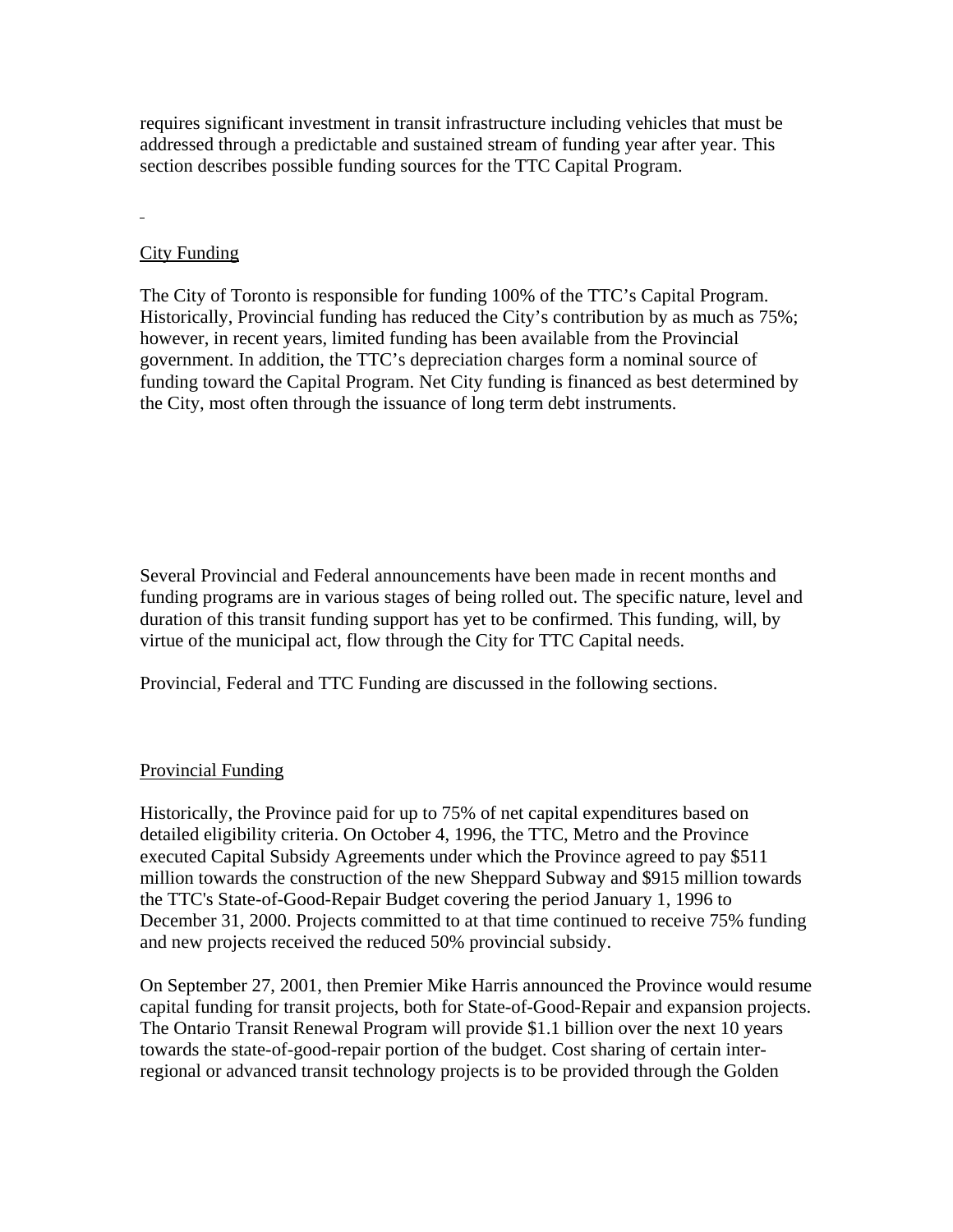Horseshoe Transit Investment Partnerships. Finally, the new Provincial government has indicated that it intends to make a 2 cent per litre gas tax commitment for transit.

Each of these elements is discussed below.

#### i. Ontario Transit Renewal Program (OTRP)

In October 2003, the Province paid \$62.3 million under the OTRP towards the Commission's capital vehicle and infrastructure costs. Funding under this program is allocated Province-wide based on ridership – TTC carries 61% of Province-wide ridership and received 61% of OTRP funding. In January 2003, the Province announced a further \$62.3 million under the OTRP for the Commission in 2003 – none of these funds have been received to date.

#### ii. Golden Horseshoe Transit Investment Partnerships (GTIP)

In August 2002 and on June 16, 2003, the Province announced GTIP funding for certain TTC projects with a total estimated cost of about \$101 million. Of this amount, only \$84.9 million is for projects included in the Commission's base capital program for which a one-third funding share of approximately \$28.3 million will be provided under GTIP as follows: \$10.7 million for 2002 and 2003, \$9.1 million for 2004, \$4.7 million for 2005 and, \$3.8 million for 2006. To date, no funds have been received pending the execution of an agreement between the Province and the City. Details of the specific projects and cash flows are included in the 2004-2008 Capital Program Overview.

#### iii. Gas Tax

It is our understanding that the Provincial government intends to dedicate a 2 cent per litre gas tax to transit and this is to be over and above current commitments (i.e. OTRP and GTIP). A gas tax of 2 cents per litre will initially generate approximately \$298 million per year. If this is apportioned on the basis of ridership (as is the case for OTRP funding), the TTC should receive 61% of the proceeds or about \$182 million per year. If the tax is apportioned based on population, the TTC would only get about 22% of the proceeds or about \$65 million per year. A population-based approach would result in:

- TTC getting 22% of the proceeds while carrying 61% of the rides
- GTA transits getting 41% of the proceeds while carrying 75% of the rides
- All other transit in Ontario getting 59% of the proceeds while carrying only 25% of the rides.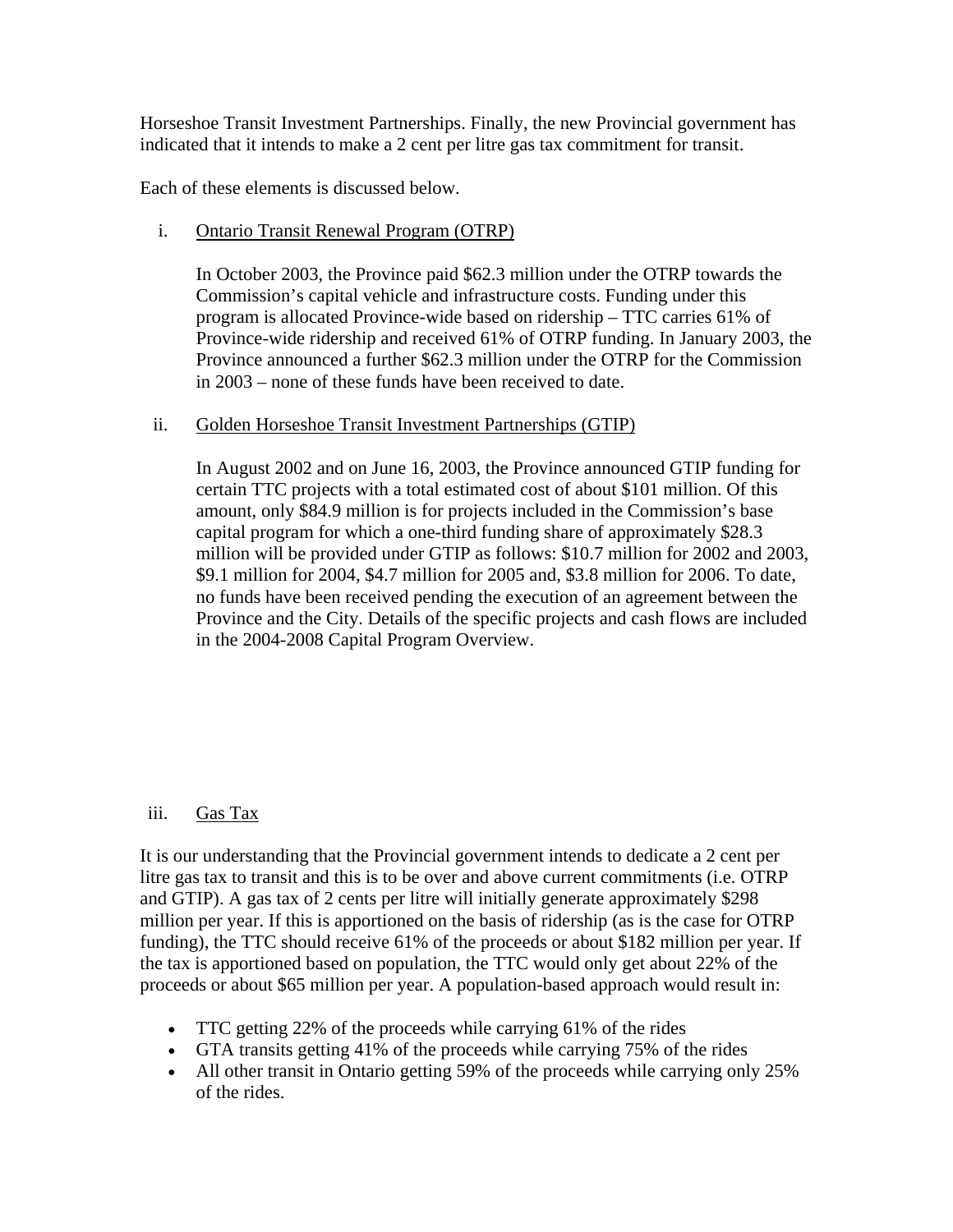At this time, we have no knowledge about how this tax will be phased in.

#### Federal Funding

In April 2002, the Federal government announced \$76 million funding for the TTC under the Canada-Ontario Infrastructure Program (COIP). Funding of \$62.3 million was committed immediately to match the Ontario Transit Renewal Program allocation to the TTC and was received in December 2002. A further \$13.7 million, to match the initial announcement of Provincial GTIP funding, is anticipated to be received in 2003.

In the Federal Budget of December 2001, the government announced the creation of the Canada Strategic Infrastructure Fund (CSIF) with a minimum federal contribution of \$2 billion. In August 2002 the parameters of the CSIF were released. The Federal 2003 budget outlined an additional \$2 billion funding under CSIF. The CSIF includes Local Transportation Infrastructure as one of the investment categories. This fund will contribute up to a maximum of 50% of total eligible costs for large-scale projects (at least \$75 million) and the projects can involve any combination of funding with Provincial, Municipal and/or private partnerships. TTC and City staff have held discussion with both Provincial (Ministry of Transportation) and Federal (Transport Canada and Infrastructure Canada) representatives over the past several months. An application for CSIF funding has been submitted for the consideration of the Federal government. A summary of the components of the CSIF application is included in the 2004-2008 Capital Program Overview.

In addition, Paul Martin has talked about the New Deal for Cities and was quoted on September 25, 2003 at the annual Union of B.C. Municipalities convention saying "we are going to provide Canadian municipalities with a portion of the federal gas tax." That's good news for cities and for public transit. A share of the gas tax pro-rated based on ridership across Canada would constitute the kind of sustained, predictable, long-term funding needed for the TTC to try to replicate the successes of the 70's and 80's.

TTC Funding